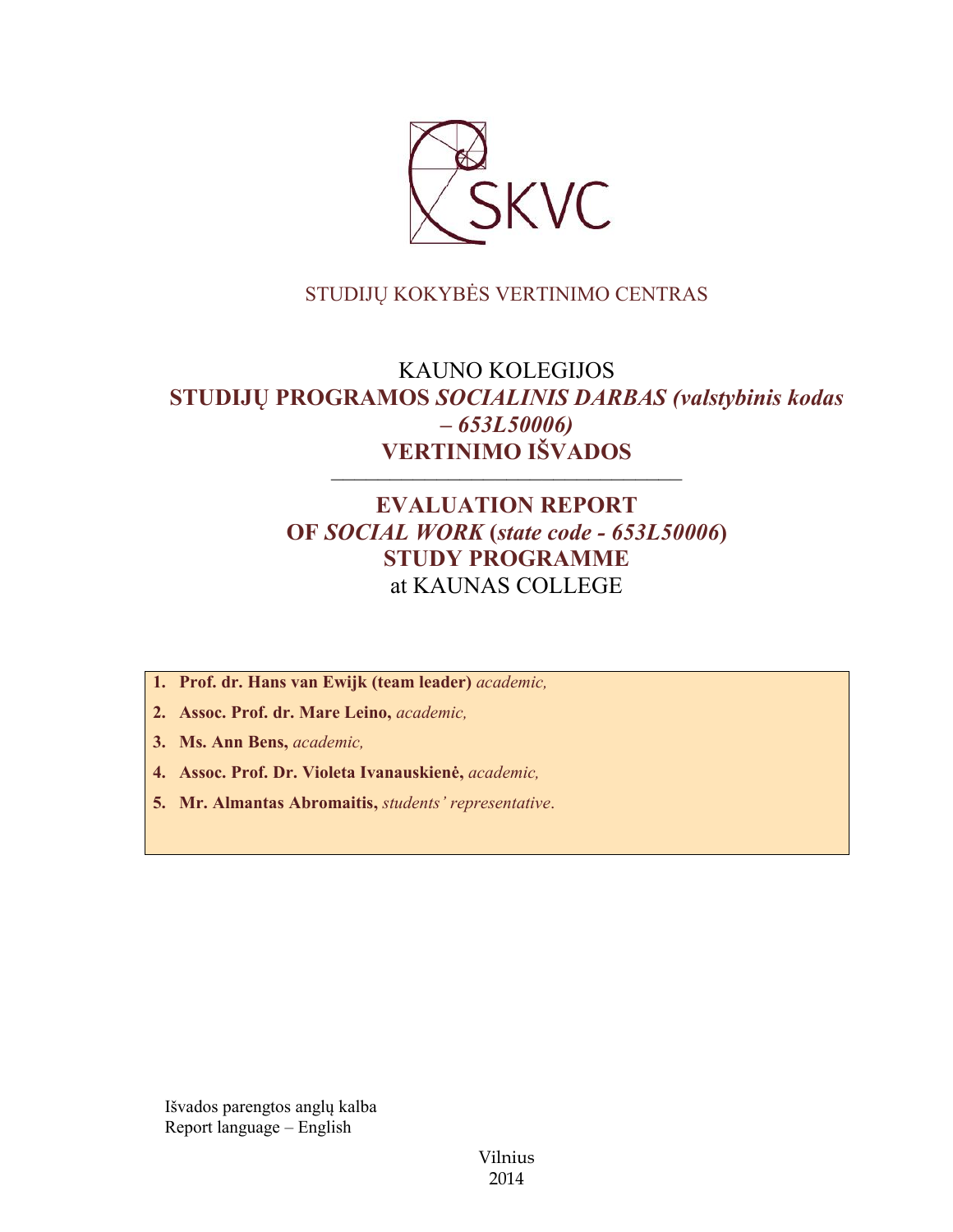| Studijų programos pavadinimas                           | Socialinis darbas                                                                             |
|---------------------------------------------------------|-----------------------------------------------------------------------------------------------|
| Valstybinis kodas                                       | 653L50006                                                                                     |
| Studijų sritis                                          | Socialiniai mokslai                                                                           |
| Studijų kryptis                                         | Socialinis darbas                                                                             |
| Studijų programos rūšis                                 | Koleginės studijos                                                                            |
| Studijų pakopa                                          | Pirmoji                                                                                       |
| Studijų forma (trukmė metais)                           | Nuolatinė (3), ištęstinė (4)                                                                  |
| Studijų programos apimtis kreditais                     | 180                                                                                           |
| Suteikiamas laipsnis ir (ar) profesinė<br>kvalifikacija | Socialinio darbo profesinis bakalauras ir<br>socialinio darbuotojo profesinė<br>kvalifikacija |
| Studijų programos įregistravimo data                    | 1998 rugsėjis                                                                                 |

## **INFORMATION ON EVALUATED STUDY PROGRAMME**

–––––––––––––––––––––––––––––––

| Title of the study programme                           | <b>Social Work</b>                                                                     |
|--------------------------------------------------------|----------------------------------------------------------------------------------------|
| State code                                             | 653L50006                                                                              |
| Study area                                             | Social sciences                                                                        |
| Study field                                            | Social work                                                                            |
| Type of the study programme                            | College studies                                                                        |
| Study cycle                                            | First                                                                                  |
| Study mode (length in years)                           | Full-time $(3)$ , part-time $(4)$                                                      |
| Volume of the study programme in credits               | 180                                                                                    |
| Degree and (or) professional qualifications<br>awarded | Professional bachelor in Social work and<br>Social worker's professional qualification |
| Date of registration of the study programme            | 1998 September                                                                         |

Studijų kokybės vertinimo centras

The Centre for Quality Assessment in Higher Education

©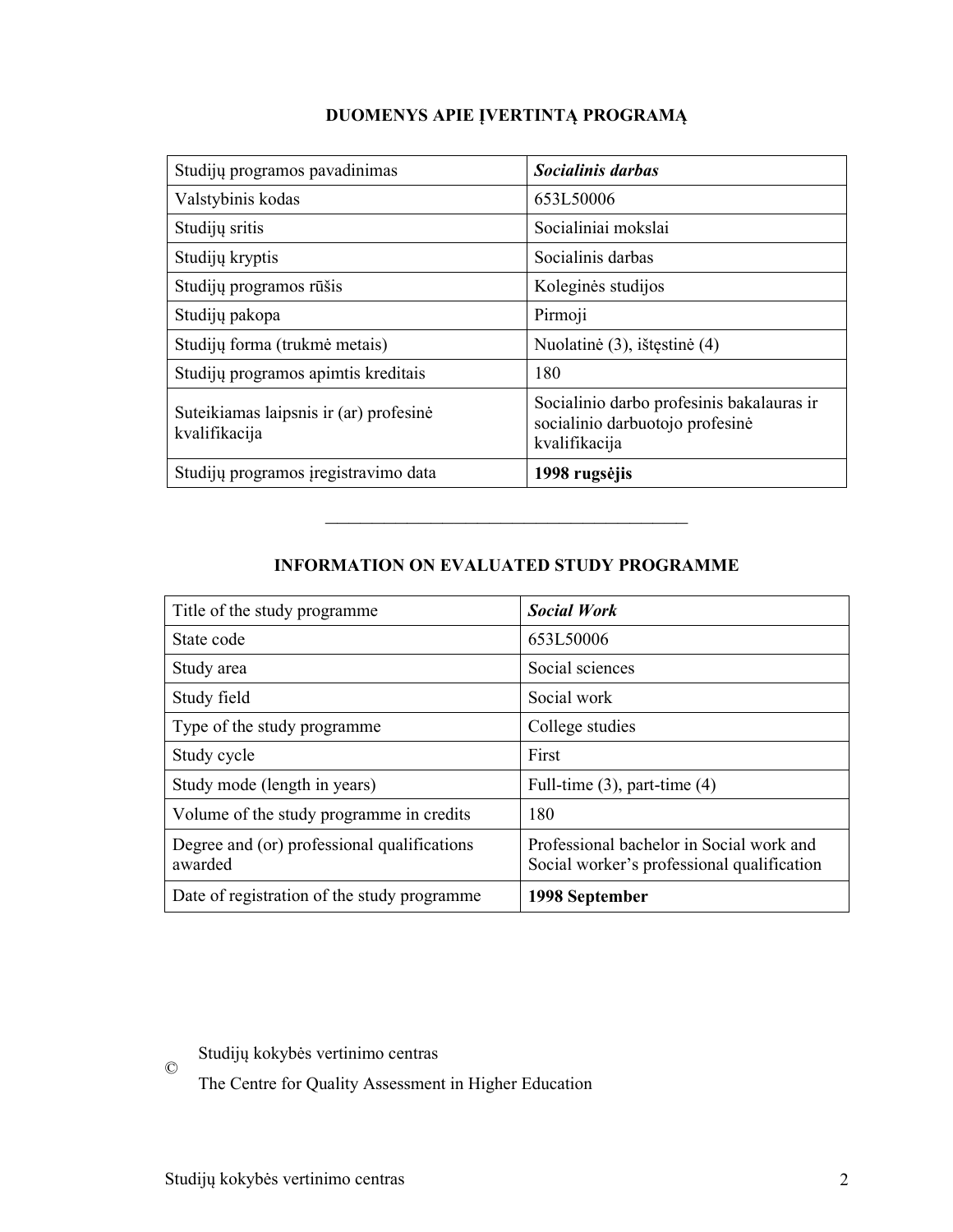| 1.1. |  |
|------|--|
| 1.2. |  |
| 1.3. |  |
| 1.4. |  |
|      |  |
|      |  |
|      |  |
|      |  |
|      |  |
|      |  |
|      |  |
|      |  |
|      |  |
|      |  |
|      |  |

## **CONTENTS**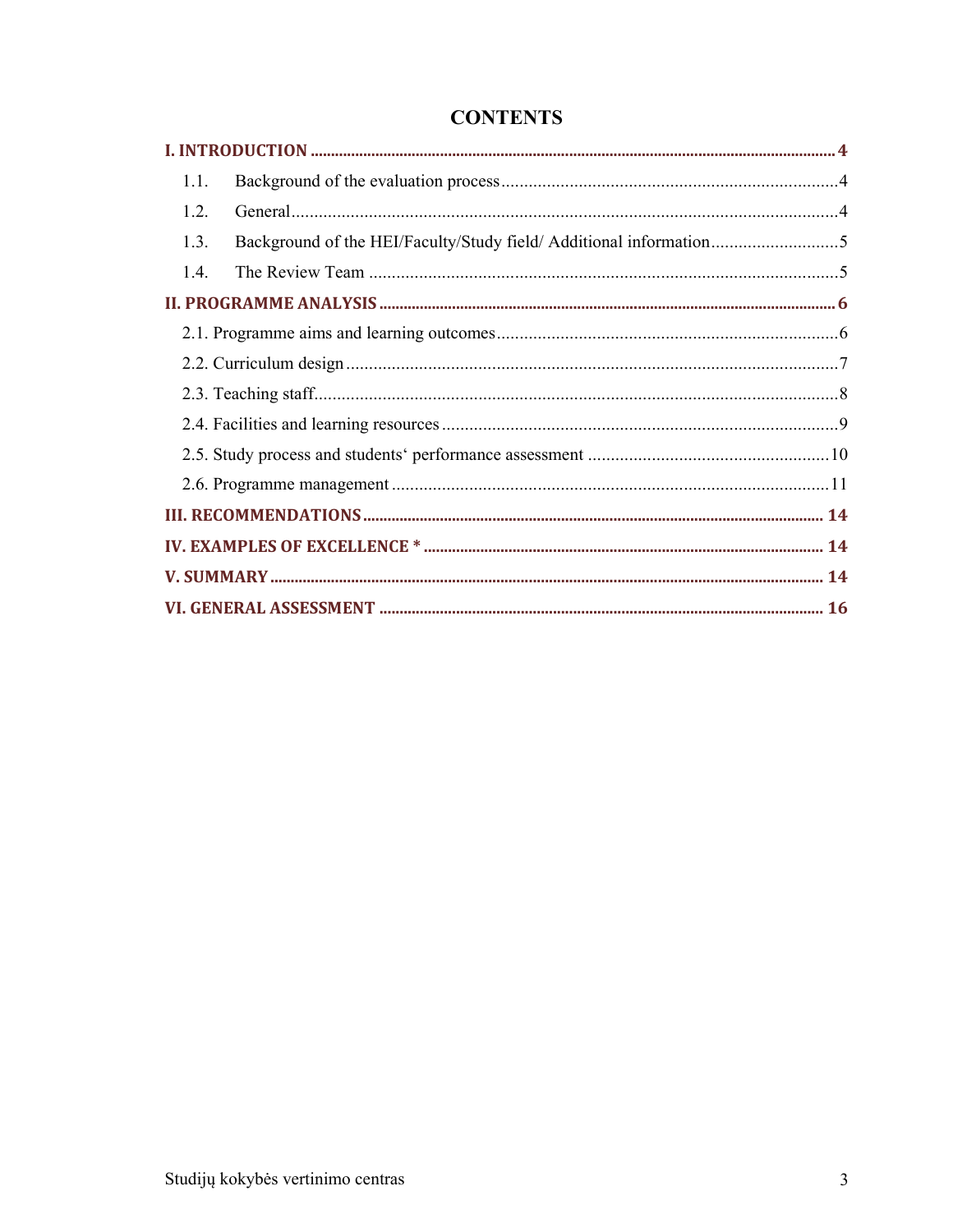#### **INTRODUCTION**

#### *1.1. Background of the evaluation process*

The evaluation of on-going study programmes is based on the **Methodology for evaluation of Higher Education study programmes,** approved by Order No 1-01-162 of 20 December 2010 of the Director of the Centre for Quality Assessment in Higher Education (hereafter – SKVC).

The evaluation is intended to help higher education institutions to constantly improve their study programmes and to inform the public about the quality of studies.

The evaluation process consists of the main following stages: *1) self-evaluation and selfevaluation report prepared by Higher Education Institution (hereafter – HEI); 2) visit of the review team at the higher education institution; 3) production of the evaluation report by the review team and its publication; 4) follow-up activities.*

On the basis of external evaluation report of the study programme SKVC takes a decision to accredit study programme either for 6 years or for 3 years. If the programme evaluation is negative such a programme is not accredited.

The programme is **accredited for 6 years** if all evaluation areas are evaluated as "very good" (4 points) or "good" (3 points).

The programme is **accredited for 3 years** if none of the areas was evaluated as "unsatisfactory" (1 point) and at least one evaluation area was evaluated as "satisfactory" (2 points).

The programme **is not accredited** if at least one of evaluation areas was evaluated as "unsatisfactory" (1 point).

### *1.2. General*

The Application documentation submitted by the HEI follows the outline recommended by the SKVC. Along with the self-evaluation report and annexes, the following additional documents have been provided by the HEI before, during and/or after the site-visit:

| No. | Name of the document                                        |
|-----|-------------------------------------------------------------|
|     | List of international partners of the social work programme |
|     |                                                             |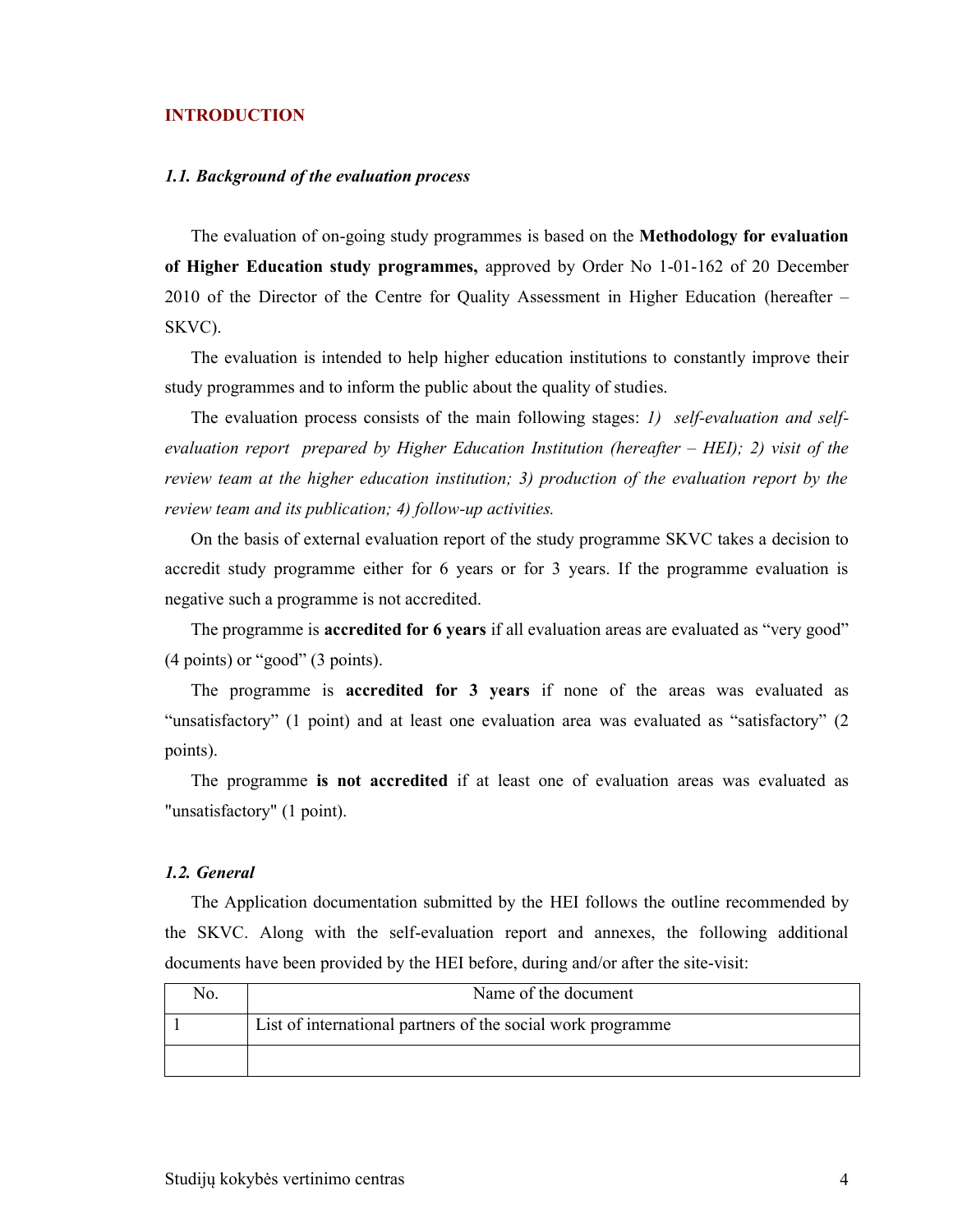#### *1.3. Background of the HEI/Faculty/Study field/ Additional information*

Since 1998 the study programme Social Work (hereinafter: SWSP)) is organized by the Social Work Department of the Faculty of Medicine of Kaunas University of Applied Sciences. The previous external international assessment was conducted in 2006. In 2007, after considering the findings and recommendations of the external evaluation, the programme has been accredited as a non-university Social Work programme.

The self evaluation group was formed to analyze the implementation of the programme and to prepare the self- evaluation report (hereinafter: SER).

### *1.4. The Review Team*

The review team was completed according *Description of experts' recruitment*, approved by order No 1-55 of 19 March 2007 of Acting Director of the Centre for Quality Assessment in Higher Education. The Review Visit to HEI was conducted by the team on *13/11/2014.*

- **1. Prof. dr. Hans van Ewijk (team leader)**
- **2. Assoc. Prof. dr**. *Mare Leino, Tallinn University, Institute of Social Work, Associate professor, Estonia.*
- **3. Ms.** *Ann Bens, University College Ghent, Head of International Office, Belgium.*
- **4. Assoc. Prof. Dr**. *Violeta Ivanauskienė, Vytautas Magnus University, Faculty of Social Sciences, Vice-dean, Lithuania.*
- **5. Mr. Almantas Abromaitis,** *graduate of Vilnius University master study programme European Studies***.**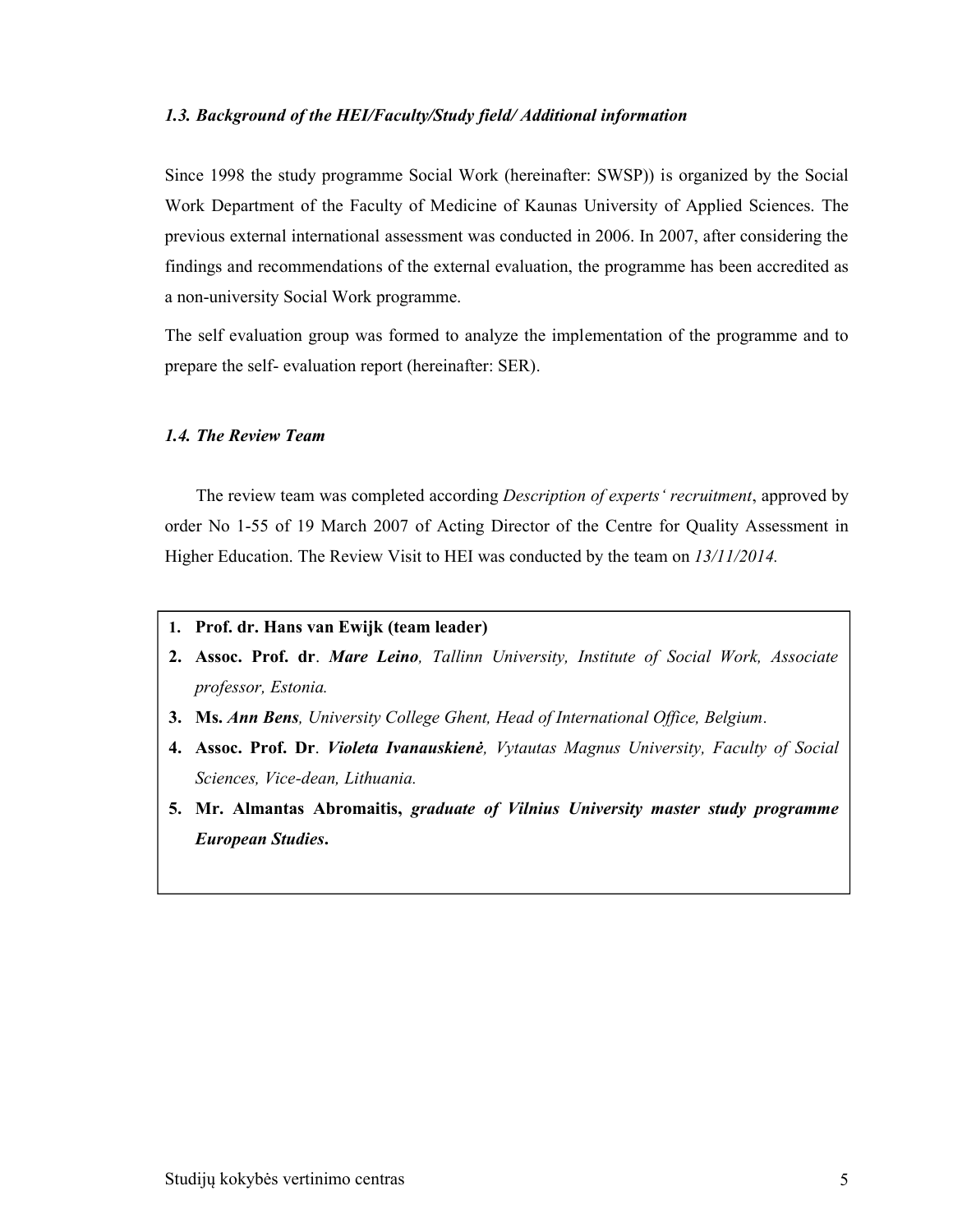#### **II. PROGRAMME ANALYSIS**

#### *2.1. Programme aims and learning outcomes*

The description of the programme complies with the regulations of general and specific requirements for bachelor study programmes<sup>1</sup>. The programme is developed on a competence and learning outcomes based approach. In the SER it is stated that *the aim of the SWSP is to prepare the social work professionals able to creatively and critically address social problems and to empower various groups of clients to independently and in cooperation with specialists from other fields solve social problems seeking positive social changes in the life of persons and society in a complicated and changing environment (SER, p.15).* This aim is mostly reflected in the learning outcomes of the programme (hereinafter LO's) and also in the subject LO's, but they aim to prepare students to critically address social problems is rarely considered in the subject LO's. Moreover the Review Team wants to stress the importance of developing a professional identity for future social workers.

As we could read in the SER the learning outcomes are periodically reviewed, after consulting social partners, employers, graduates, teachers and students. It is also clear that the academic staff, in order to adjust the aim and learning outcomes, frequently analyses data of current research conducted in Lithuania, but also from abroad, on social work education and on professional issues published in scientific publications.

The intended link between the study programme LO's and the study subjects LO's is presented in a correlation table in the annexes. We also find the link with study methods and assessment methods. After discussions with students and staff and also after reading the course descriptions, the Review Team concluded that, indeed, a variety of teaching methods is used.

In the course descriptions, the alignment has been made between the study programme LO's and the study subjects LO's. The Review Team noticed that the learning outcomes of the courses, but also the learning outcomes of the subjects are formulated as on the job competences. As a consequence the alignment is sometimes difficult and study subjects LO's are not always formulated smart and quite ambitious for some subjects<sup>2</sup>. But the level to be reached is in

<sup>1</sup> *Description of General Requirements for Degree-awarding Undergraduate and Integrated Study Programmes,* approved by Order of the Minister of Education and Science of the Republic of Lithuania, 09/04/2004 No.V-501

<sup>&</sup>lt;sup>2</sup> Learning outcome of Basics and History of Social Work: coordinate the actions of an interdisciplinary team in the proces of social support and cooporate with a client and his/her surrounding.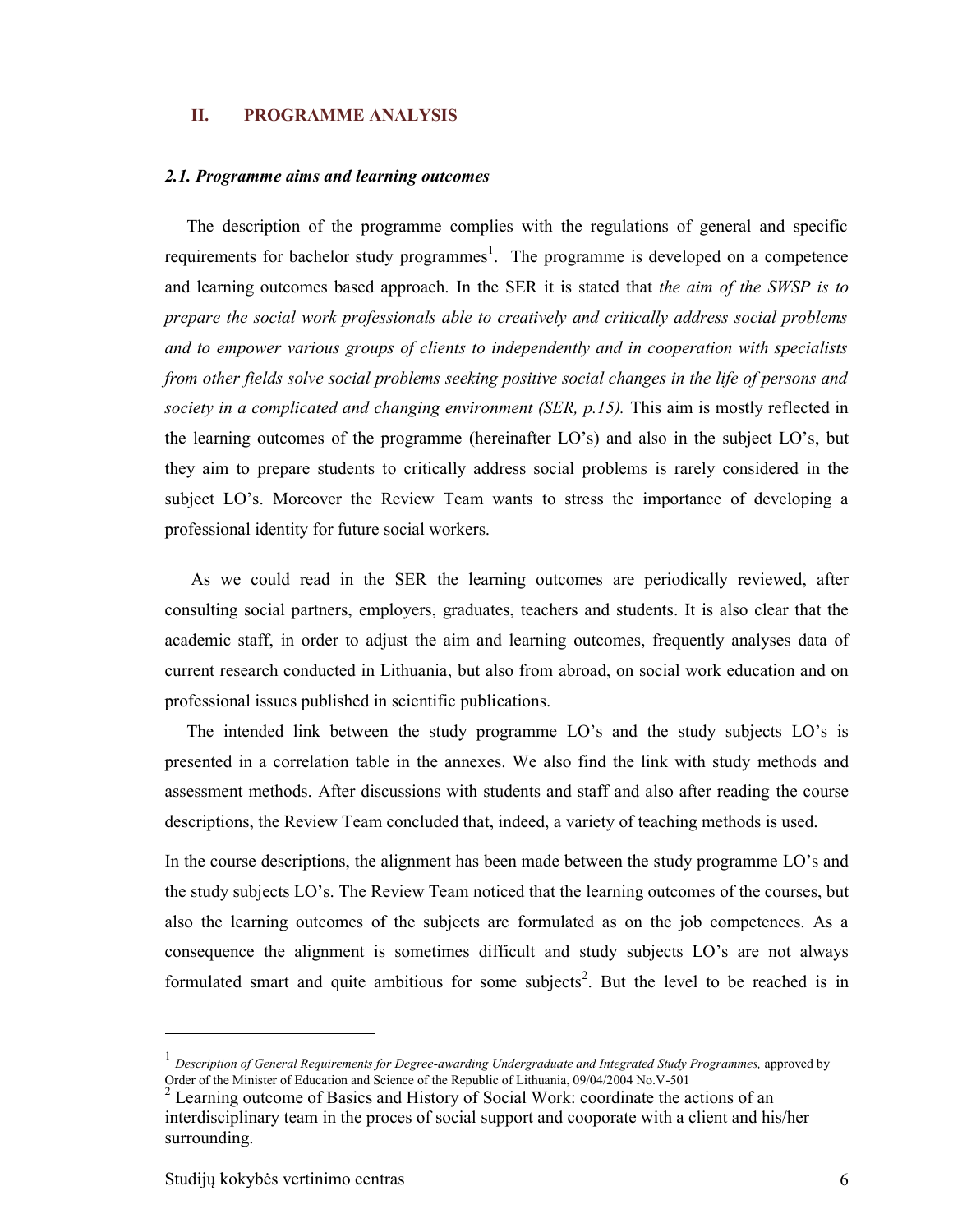accordance with the Dublin-descriptors for bachelor. Also a sufficient amount of credits is reserved to prepare students for evidence based research. The Review Team noted that this is also reflected in the elaboration of the final thesis, but wants to stress the importance of a representative amount of data collection. It is also recommended to confront students with examples of quantitative research.

The experts concluded from the discussions an awareness about the importance of international perspectives and efforts have been made to integrate incoming students and staff from partner institutions in the courses.

#### *2.2. Curriculum design*

The curriculum design lives up to the expectations of the legal requirements for first level study programmes for higher education study programmes in the Republic of Lithuania.

The volume of studies accounts for 180 credits: general college study subjects consist of 15 credits (8.33%), study field subjects  $-135$  credits (75%), including professional practices  $-30$ credits (16.66%). Compulsory subjects are allotted 150 credits (83%) and optional subjects account for 30 credits (17%). There are optional subjects for specialization in the same field and free elective subjects. For the development of specialization, the students choose 5 optional subjects out of 10 offered which constitute 21 credits or 11,66%, while 9 credits are allocated as free elective subjects (5 %). The students can choose free elective subjects out of 148 subjects offered on the list of the KC educational offer. According to the SER, there seems, after considering remarks of social partners, to be an insufficient range of optional subjects for specialization in the Social Work study field. Concerning the curriculum design the Review Team regrets that the subject *Introduction to social work studies* is considered as a general subject. The learning outcomes of this course are relevant but not generic. It is advisable to redefine Introduction to social work studies as a specific study subject.

The SWSP is organized as a full-time (FT) and part-time (PT) course. In the FT mode, from 4 to 7 study subjects are studied during each semester. In the PT mode, the number of study subjects varies from 4 to 6 study subjects during each semester. Subject distribution during the semesters is regulated by the legal acts of the LR. The theoretical part of the SWSP accounts for 12 %, practical training, practical professional work for 33,98%, consultations for 15% and selfstudy accounts for 39,02 % of the number of credits.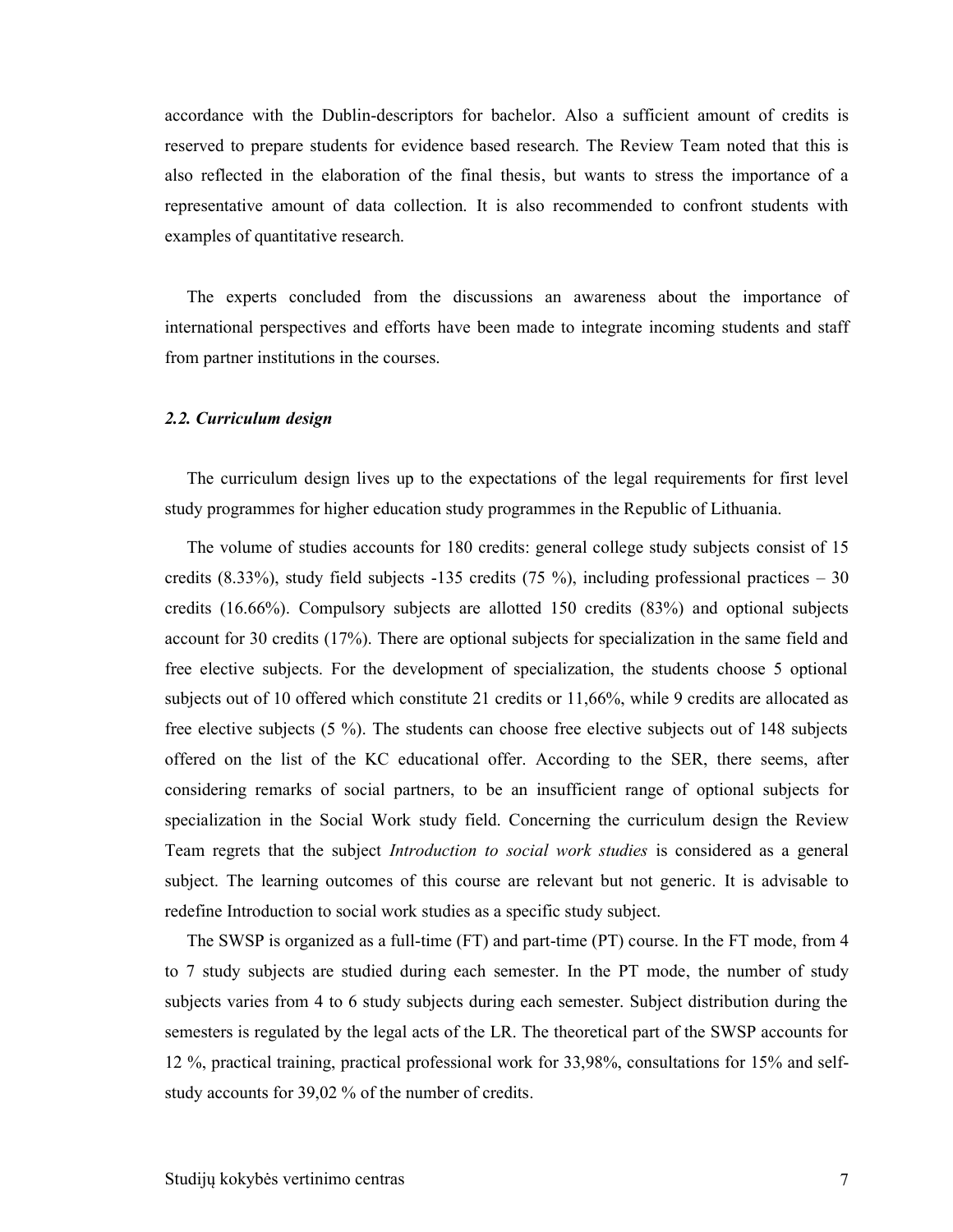FT studies last 3 years (6 semesters) and PT studies last 4 years (8 semesters). The volume of one year FT studies is 60 credits (1600 hours) and for PT studies - 45 credits (1200 hours). A semester of FT studies is equivalent to 30 credits. Study methods and assessment are the same in both study modes. In the FT mode, all general college study subjects are taught in the first semester. In the PT study mode, general college study subjects are taught in the first and second semesters. In both study modes, the social work study subjects are taught through all the semesters. Optional subjects for both study modes are taught from the third semester.

Students are exposed to a wide theoretical body of knowledge that develops from introductory, more deepening to specialist. From the study plan the Review Team could conclude that the subjects are gradually distributed throughout the academic year, which enables students to acquire necessary theoretical knowledge and develop skills for practical activities. The Review Team recognizes that students are prepared to integrate different social work models.

After discussions with students and staff and also after reading the course descriptions, the Review Team concluded that there is no overlap in the course content. The students also declared to be satisfied with the workload for each individual course. The nature and content of the courses is consistent with the level of studies. The content and methods of the courses are appropriate for achieving the intended learning outcomes of the programme in general.

During the study visit the experts got acquainted with the Bachelor theses' and recognized that they did demonstrate that the students have gained the necessary learning outcomes. Also, the use of foreign languages is sufficient, the available literature is up to date on the Bachelor level degree.

#### *2.3. Teaching staff*

During the site visit the review team noticed that the study programme is provided by a highly motivated staff with very different individual competences.

It was clear, after the discussions, that most of the teachers are active professionals, who participate mostly in national research projects. All teachers involved in the study program seem to keep deepening their expertise and building up knowledge in their interest areas trough research and publications. After the discussions the experts could conclude that workloads are well designed in order to provide time for active participation in research and project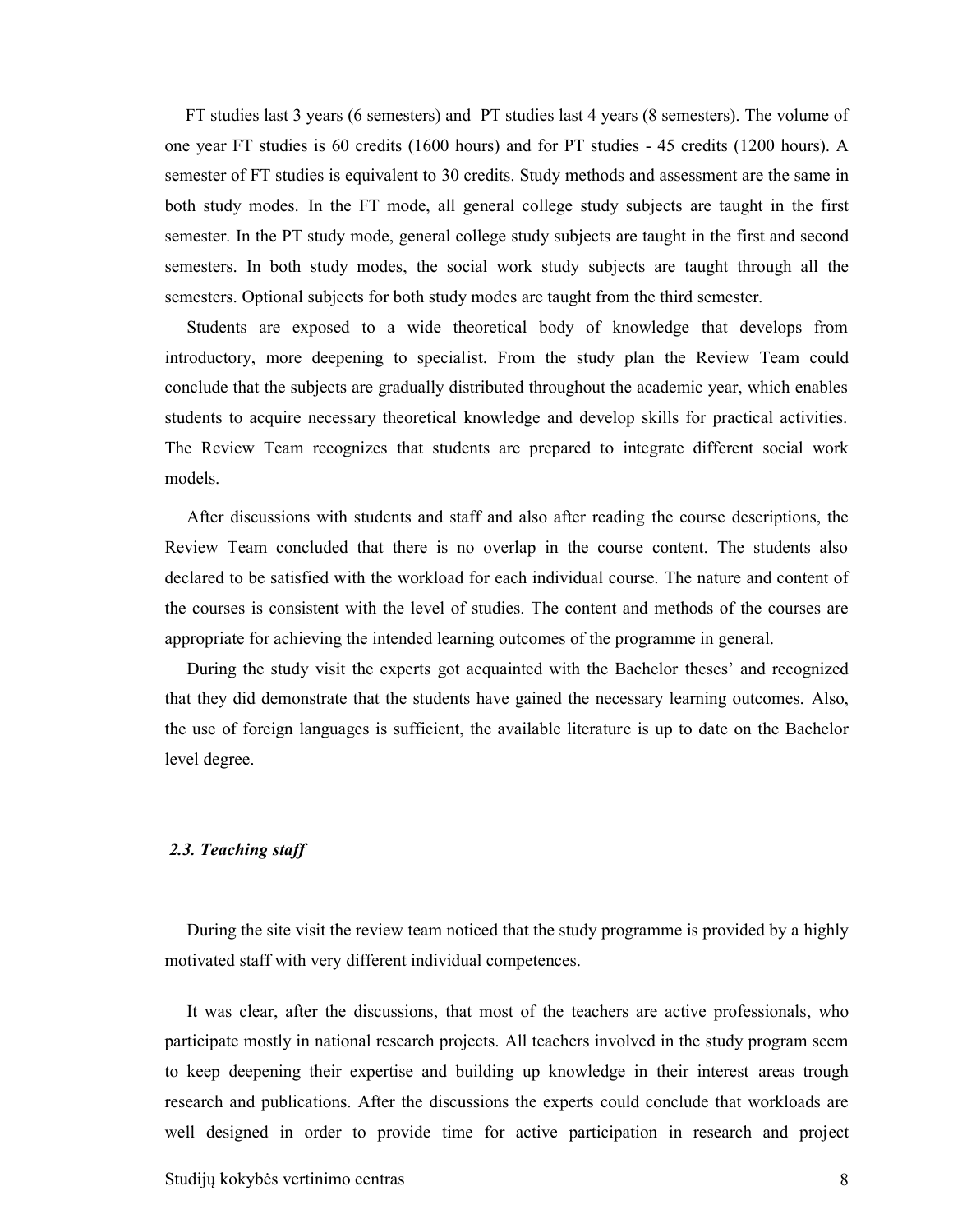development. The academic staff conducts research to better understand the current and emerging needs of the profession in response to the changing situation in the labour market<sup>3</sup>. Within the period 2012 – 2013, an increase in the number of teachers participating in professional development was observed. This is due to the involvement in the project of the Ministry of Education and Science of  $LR<sup>4</sup>$ .

Teachers are employed according to the legal regulations (on permanent terms for 5 years). After evaluation, KC chooses to nominate teachers with a positive evaluations as *certified* teachers. Presently the study programme is realized by 1 associate professor, 10 lecturers and 8 assistants. Study field subjects are taught by 3 PhD teachers.

All the teachers have long-term practical experience in social work, two of them have a social work expert qualification.

The teacher and student ratio is on average 1/ 12.71 students. One supervisor of final theses has on average 7-8 students. The supervisors of final theses are qualified professionals, i.e. teachers with practical work experience in the area of the subject taught and a background in research.

We encountered a large group of teachers mastering the English language quite well and noted that this had a significant effect on the number of outgoing international mobility. In the implementation of the study programme also teachers from foreign universities have been involved. Participation at international conferences in the field of social work seemed to be sufficient.

The staff turnover guarantees the provision of the FT and PT study programme.

#### *2.4. Facilities and learning resources*

The KC has a long-term tripartite agreement with social service agencies and other institutions in Kaunas and other Lithuanian regions in related fields. The department organizes training for *mentors for social work practices*. The students are recommended to conduct professional practices in institutions where social workers with acquired mentors' competences

<sup>3</sup> "Changes in the Expression of Social Workers Competences", Motivation for Students' Choice of Profession" ,"Further Studies and/or Employment Opportunities to the Graduates of Social Work Study Programme" 4 Project "Creation and Implementation of the National Scheme of International Practice and Qualification Development of

Lithuania's Teachers and Students of the Schools of Higher Education"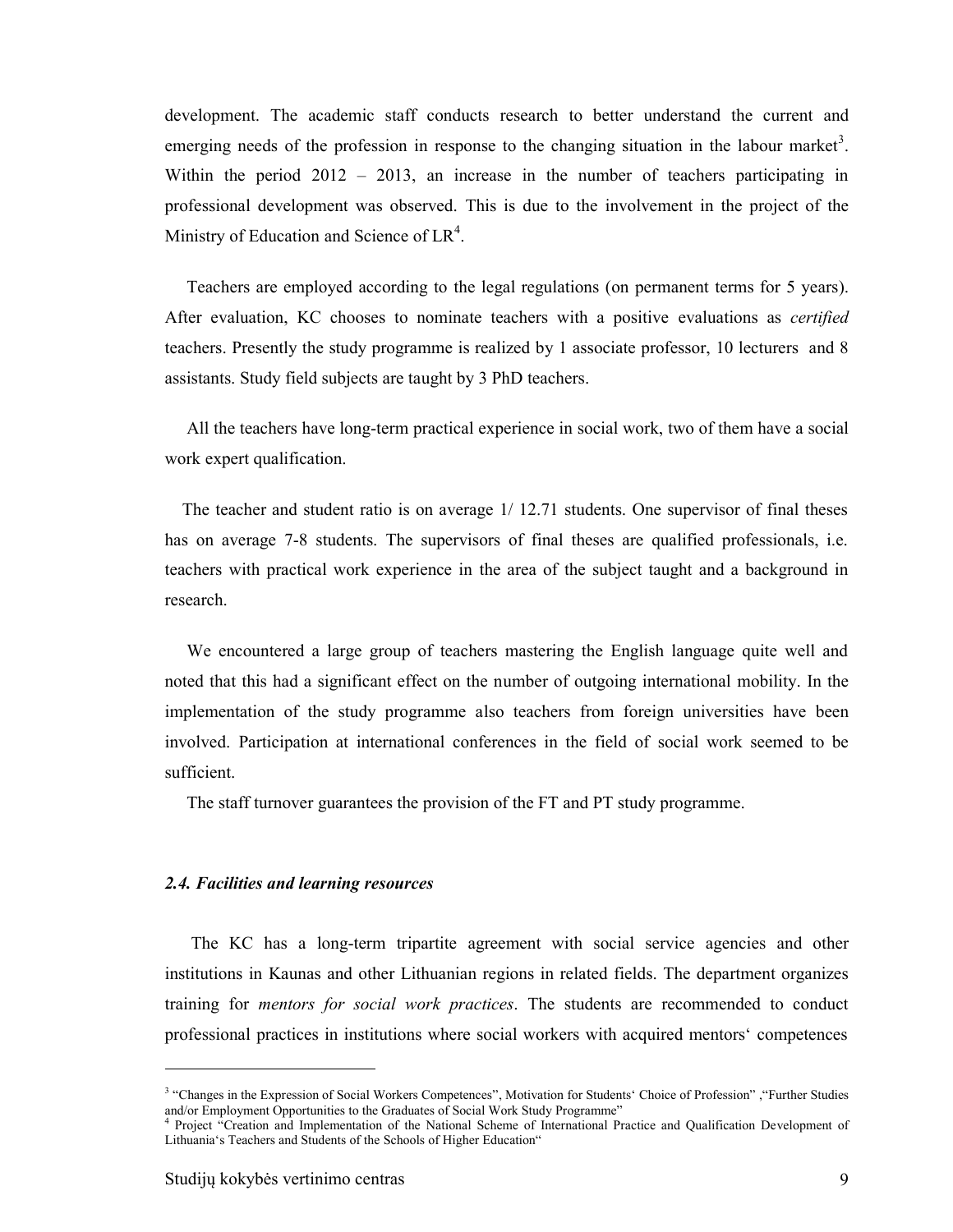work. Besides, students can choose practice locations abroad. The SWSP provides for three types of practice of professional activities: non-residential care services, inpatient social work and inpatient social work with cases. A database on professional practice sites has been created, which allows the students to choose the most suitable practice location.

The review team visited the library. Computers have free access to internet and are provided with the necessary software. The library has recently implemented Aleph Integrated Library system ALEPH 500. The KC Library subscribes to all Lithuanian academic journals and the main international periodicals and databases. The databases are available from the KC computer network. The students and teachers have access to the online (subscription-only) databases<sup>5</sup> from home as well. The opening hours are observed as user friendly.

The library is well equipped with a sufficient number of latest literature in the field of study, with a sufficient number of foreign language books and magazines.

The Review Team could find evidence of the use of Moodle as a common used learning tool.

However the experts are convinced that the SWSP team is an example for promoting inclusive education (see2.5), the review team regrets that the building, where courses are organized, is not provided with facilities for wheel chair users.

#### *2.5. Study process and students' performance assessment*

The Review Team encountered during the student panel sessions very active and enthusiastic students, who are often engaged in volunteering.

The rules of student admission are drawn up according to a range of regulations<sup>6</sup>. Information about the admission and its procedure is described on the KK website.

Following the SER, admission to the SWSP is carried out in accordance with the general procedure of admission approved by the authorized institution LAMA BPO<sup>7</sup>. The general admission is organized in accordance with the general conditions for students' admission to

<sup>5</sup> http://www.kaunokolegija.lt/studentams/biblioteka/duomenu-bazes/

<sup>&</sup>lt;sup>6</sup> the Law on Science and Studies of the LR, the orders approved by the Minister of Education and Science and the documents approved by the president of the Lithuanian College Directors' Conference.

<sup>&</sup>lt;sup>7</sup> Lithuanian Higher Schools Association for organization of general admission Description of the LAMABPO Procedure of General Admission to Lithuanian First Cycle and Integrated Studies, 2011. Approved by Order No 11-02 of the president of Lithuanian Association of Higher education Institutions for organization of general admission 12-05-2011.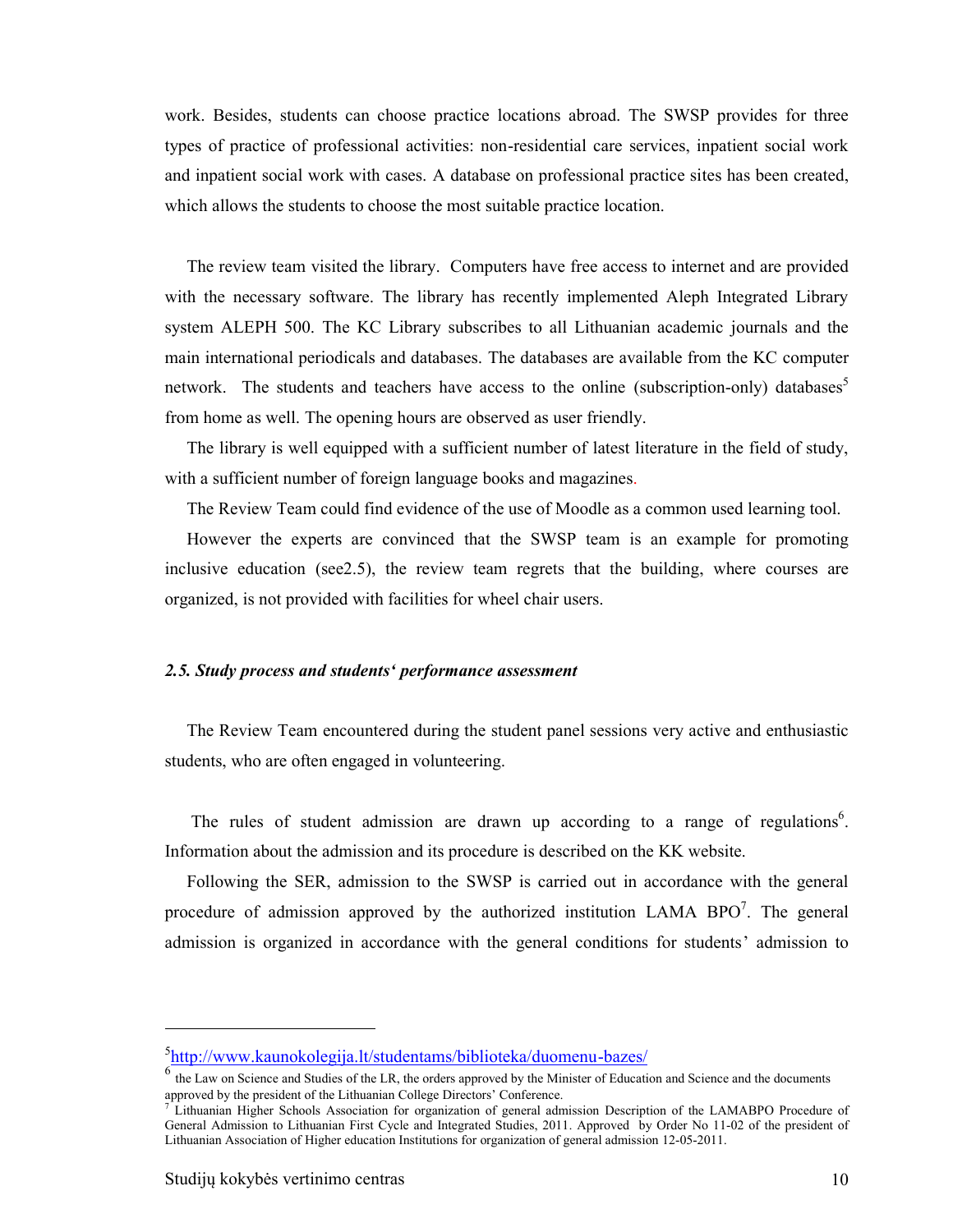college studies<sup>8</sup>. The score of admittance to the state-funded places of full-time students and part-time students keeps a sufficiently high level and remains stable during the last years, while the score to non-funded places shows a minor growth.

The Review Team could read in the SER that opportunities are provided to acknowledge study subjects completed in a Lithuanian or foreign institution of higher education in accordance with the order of recognition of learning achievements<sup>9</sup> for students of both study modes. KC offers also possibilities for recognition of early acquired competences<sup>10</sup>. Further the Review Team read in the SER that KC supports systematically students with financial problems. The SER gives also several examples about formal organized flexibility for students with special needs. The review team found evidence of this by talking with a student with hearing impairment and a blind student during the panel sessions.

During the period reported the percentage of study advancement is 98 % in FT studies and 93 % in PT studies. Students are assessed according a cumulative assessment scheme that was presented in the annexes. Referring to the assessment of the final thesis the Review Team wonders if there is not a tendency to give to positive scores.

Since 2011 the department offers scheduled and non-scheduled consultations.

For each year of studies a study calendar is published on the KC website. Studies are offered in the Lithuanian Language, but, if a group of exchange students participate to the courses, teachers are prepared to teach in English. The Review Team could, indeed, conclude that a lot of students and teachers master the English language. On the other hand opportunities are provided for students to participate in exchange studies in various countries

The Students' Scientific Association involves students of the SWSP, and in the last three years the association is even chaired by SWSP students.

<sup>&</sup>lt;sup>8</sup> the Description of the Order of the List of Best Secondary School Graduates and according to the Study Order of KK.

 $9^9$  The Order of Recognition of Learning Achievements at KK, No 1-182 13 06 2013

<sup>&</sup>lt;sup>10</sup> Order of Assessment of Learning Achievements and Competences Acquired through Non –formal and Informal Learning No 1-329, 29 09 2010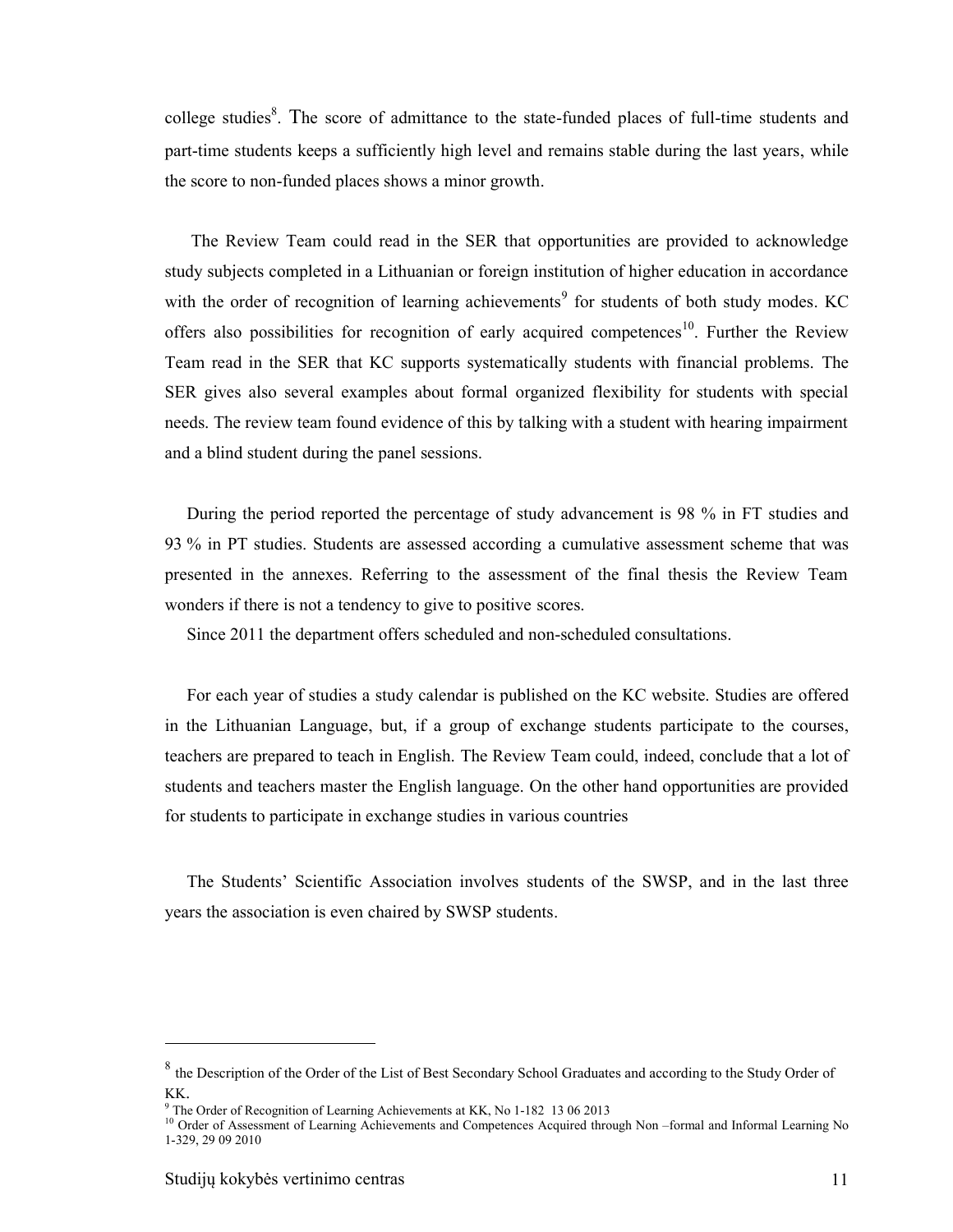According to the SER, the KC has been implementing in 2010 a state project<sup>11</sup> to develop a career management information system. As a consequence data were collected for graduate career monitoring, career management training courses were provided for the KC students in five areas: career education, career counselling, career assessment, learning about career possibilities and search for job and practice. During the evaluation period, the department has organized a survey on the need of professionals in Kaunas region. It revealed that there is a slight shortage of professionals in the social field. The survey also highlighted the need for training courses for social workers who work with older people, young people, in health care institutions or in social services organization. The results of a survey on graduates employment shows that a considerable number get employed in their professional fields (65 % during the reported period), others are employed in areas other than the social work profession (30%). The number of graduates continuing their studies in other Lithuanian and foreign institutions of higher education is increasing. During the evaluation period, data of the Lithuanian Labour Exchange show that about 90% graduates are employed.

We could also read that the Faculty of Medicine organizes a Health Day each year during the autumn semester for first-year students involving teachers, tutors and heads of departments.

The organization of the study programme seems to be adequate for FT and PT studies. FT studies are organized by semesters, 2-4 weeks are reserved for evaluation. PT studies are organized by sessions. The duration of a session is 4 weeks of which 3 weeks are scheduled for theoretical and practical classes, mid-sessional reports and 1 week is scheduled for self-study reports and examinations. The FT students have professional practices in the second, fourth and sixth semesters, The PT students in the third, fifth and seventh semesters. There is a sufficient influx for both study modes.

The Review Team could find evidence of the use of Moodle as a common used learning tool.

#### *2.6. Programme management*

According to KC Statute, the collegial governing bodies are the Council and Academic Council. KC is headed by the director. The advisory body is the Directorate. SWSP is realized by the

<sup>&</sup>lt;sup>11</sup>Project "Creation and Implementation of Models of Career Development and Monitoring for Students of Higher Education Institutions, Qualification Development and Designing Instruments for Specialists of Professional Orientation of Students",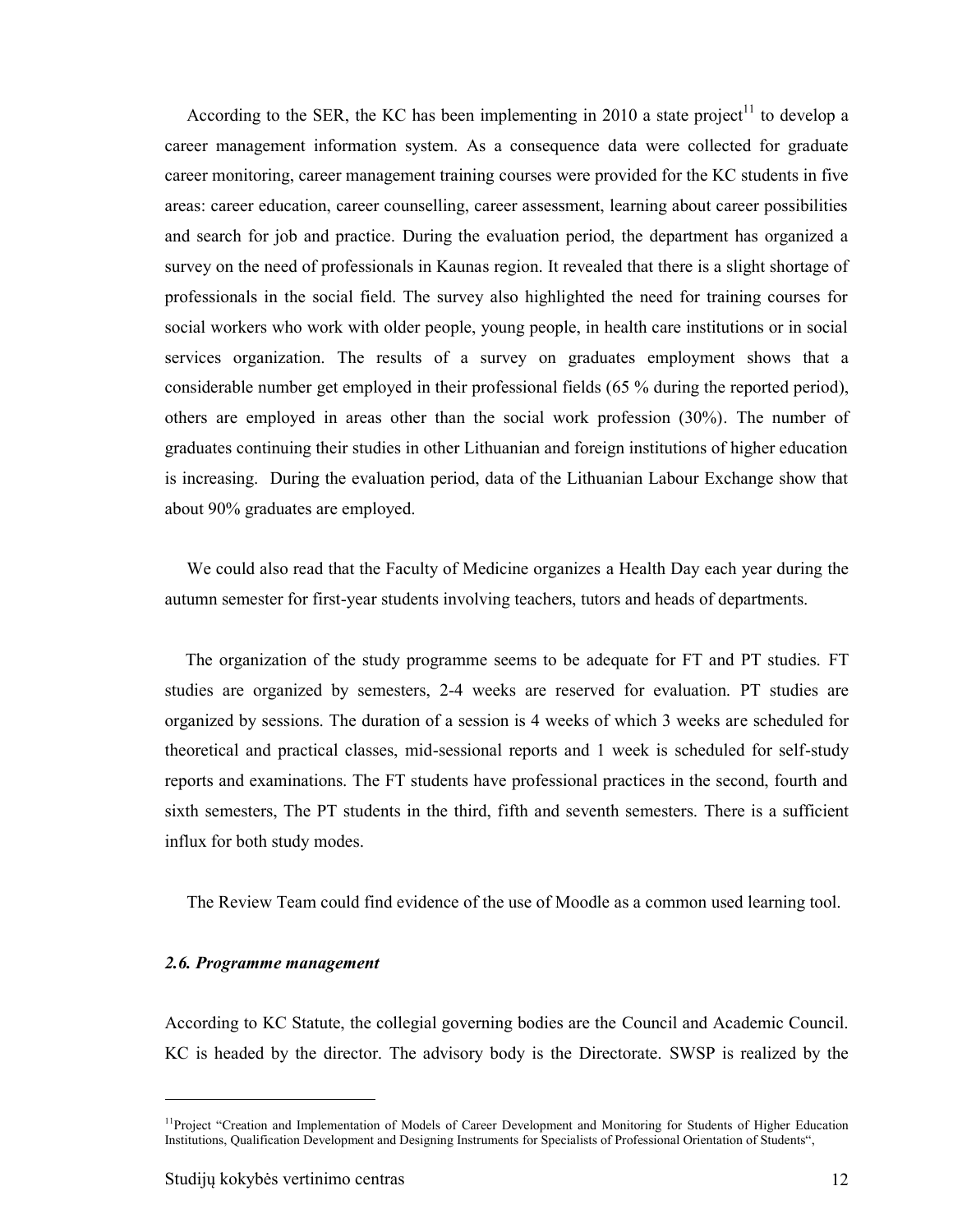Social Work Department (headed by the Head of department) within the Faculty of Medicine (headed by the Dean).

The SER sums up the relevant documents supporting the realization of the programme within  $KC^{12}$  and also the realisation of the programme's quality management<sup>13</sup>. All these documents are available in electronic document management system" Kontora".

According to the SER, an important role in the management of this specific programme is played by the SWSP Committee, composed by represented teachers, students, graduates and social partners, but also researchers. The composition of the SWSP Committee is proposed by the head of department and approved by the dean. The assessment of the department's performance and the study programme is systematic, yearly, as described in the SER.

The Review Team could also read that different measures are used to involve students in the process of improving study quality. After consultation of the students the Review Team concluded that questionnaires are systematically used for improving the study quality.

The relationship<sup>14</sup> with social partners from Kaunas guarantees the impact of the social partners on the quality of the study programme in Social Work in general. After meeting and talking with the social partners we found evidence of a close and profound professional relationship with the work field.

The SER describes also the process of certifying study subjects and teachers as a tool for KC quality management. The review team appreciates this process to improve the quality of the programme.

 $12$  the Law of Science and Studies of the LR, the Statute of KK, the Strategy of KK, the Quality Manual of KK, the Regulations of Academic Board of KK, and the Rules of the Study Programme's Committee

<sup>&</sup>lt;sup>13</sup> the Study Order of KK, Description of Certification Procedures of the Study Subjects, E-study Subject Description, Description of the Study Subject Teaching Methodology, Description of the Final Theses Preparation, the Order of Organization of Free Elective Subjects; Associate professor's, lecturer's and assistant's job descriptions

<sup>&</sup>lt;sup>14</sup> internship provision and guidance, membership Subject Certification Board,member Qualifying Board of assessing Final Thesis, membership Study Programme Committee.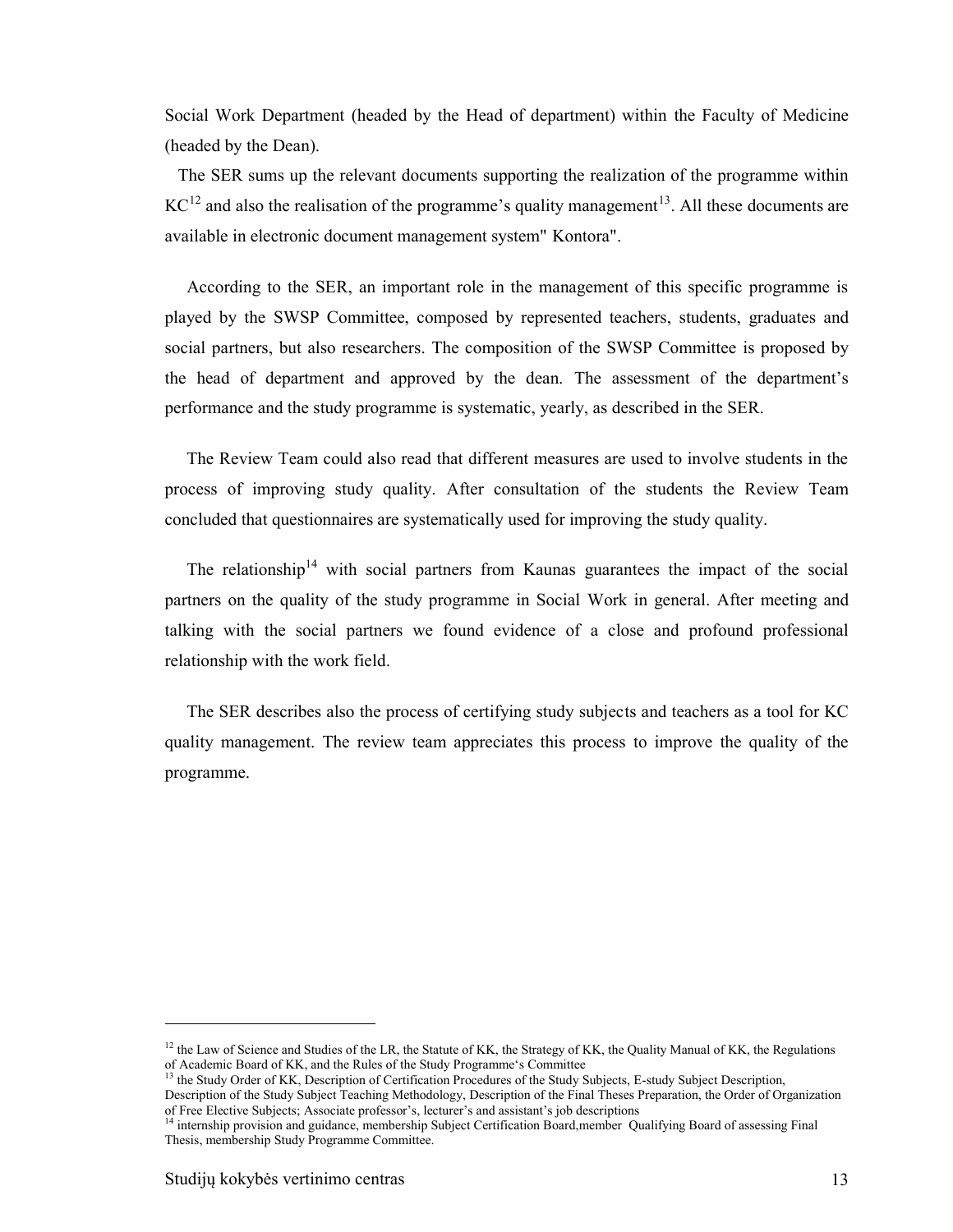#### **III. RECOMMENDATIONS**

1. It is recommended to describe in the learning outcomes how students will be prepared to critically address social problems and to improve the programm in developing a stronger social work professional identity based on a thorough knowledge of social work theory.

2. To improve the learning outcomes in making them (even more) SMART.

## **IV. EXAMPLES OF EXCELLENCE \***

The department organizes a mentor training, which is a good example of cooperation with the professional field.

The process of certifying teachers and certifying subjects is an adequate tool for quality management.

The cooperation with the Social Service Centre in Jonava district is a good example of applied research related to regional needs.

## **V. SUMMARY**

**The aim of the study programme** is clear, understandable, perspective and meets the 4 criteria under consideration. The aim is mostly reflected in the learning outcomes of the programme, but it is not clear how students will be prepared to critically address social problems. The Review Team also wants to stress the importance of developing a professional identity for future social workers. The learning outcomes are formulated too much as on the job competences, what makes the alignment with the learning outcomes of some study subjects quite difficult. The Review Team determined a manifest awareness about the importance of internationalization. The "final thesis", as a study subject, meets in general the envisaged learning outcomes, but some copies were lacking a representative amount of data.

**The curriculum design** lives up to the expectations of the legal requirements for first level study programmes and the content and methods of the courses are appropriate for achieving the intended learning outcomes. The Review Team only regrets that the subject Introduction to social work studies is considered as a general subject. The distribution of the study (course) load over generic and subject specific courses meets the legal requirements. It was noticed that students are prepared to integrate different social work models.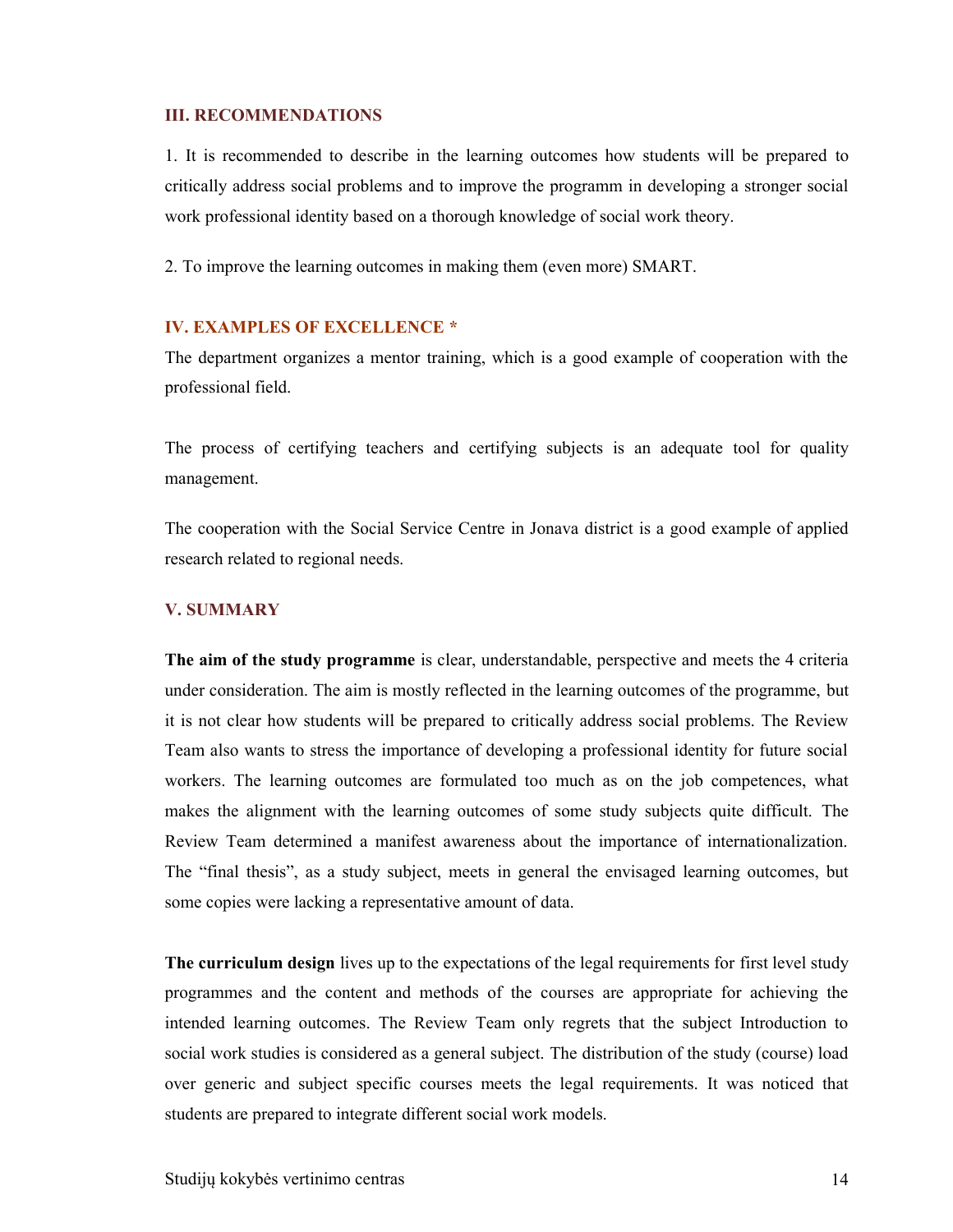The Review Team appreciated that the **staff** systematically reflects upon the professional profile of a social worker, especially when it concerns the employability in a region with changing needs. The qualifications and the number of the academic staff are adequate to ensure learning outcomes and the evaluation resulted in a positive and distinctive assessment for the criteria under consideration.

**Facilities and resources** are adequate. The library is accessible and well equipped. The Review Team is convinced about the effectiveness of practice placements. However the SWSP team is an example for promoting inclusive education, the review team regrets that the building, where courses are organized, is not provided with facilities for wheel chair users.

**Study process and students' performance assessment.** Flexibility and openness to a diversity of prospective students is a distinctive feature (recognition of early acquired qualifications and competences, inclusive education, incoming student mobility)**.** Study process and students' performance assessment are further positively assessed, only the Review Team advises to reflect on the extreme high scores for the evaluation of final thesis'.

The assessment of the **programme management** is positive. Responsibilities for decisions and monitoring of the implementation of the programme are clearly allocated, information and data on the implementation of the programme are regularly collected and analysed the outcomes of internal and external evaluations of the programme are used for the improvement of the programme and all relevant stakeholders are involved*.* The process of certifying teachers and certifying subjects is an adequate tool for Quality Management.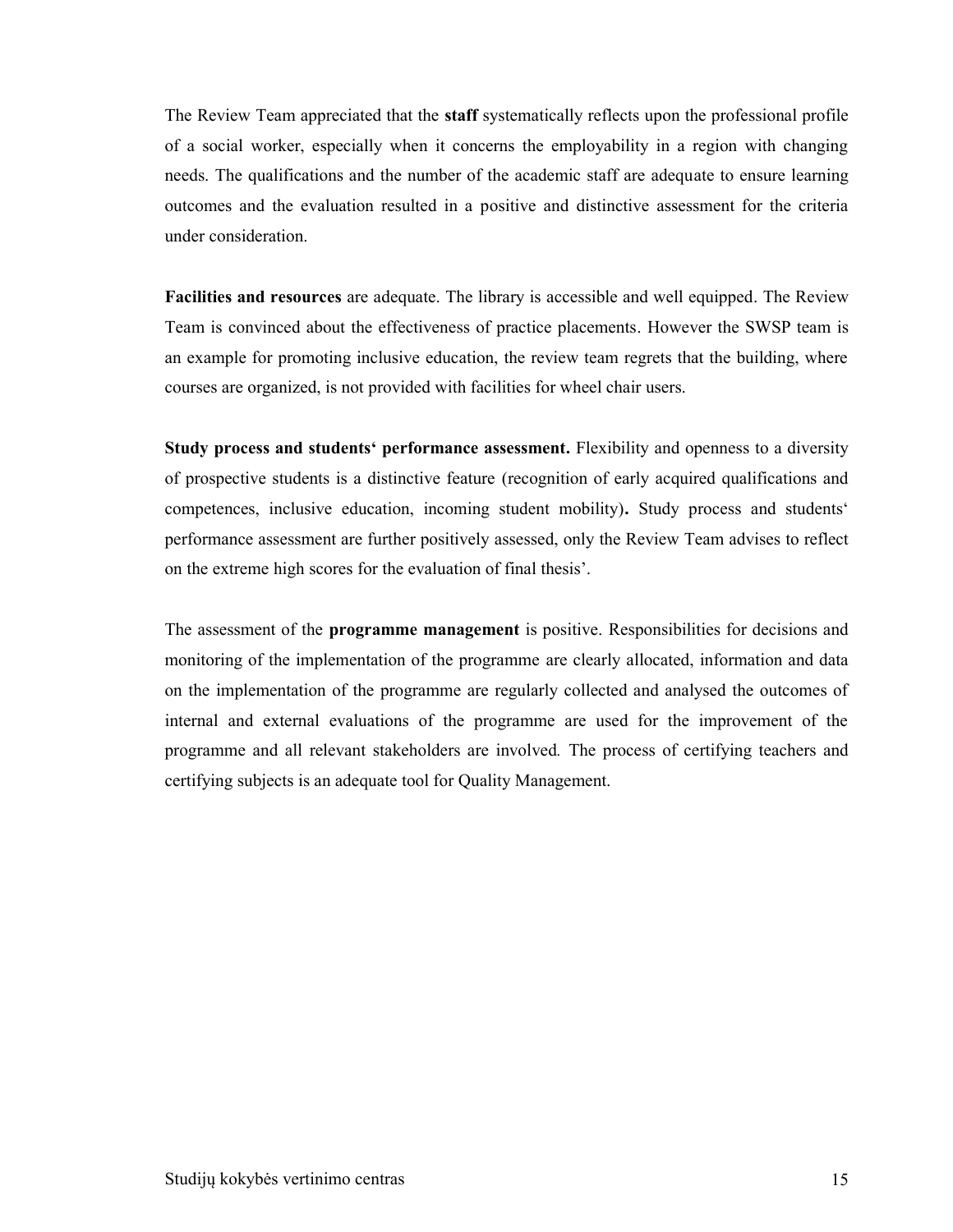## **VI. GENERAL ASSESSMENT**

The study programme Social Work (state code – 653L50006) at Kaunas College is given **positive** evaluation.

| No. | <b>Evaluation Area</b>                             | <b>Evaluation of</b><br>an area in<br>points* |
|-----|----------------------------------------------------|-----------------------------------------------|
| 1.  | Programme aims and learning outcomes               |                                               |
| 2.  | Curriculum design                                  |                                               |
| 3.  | Teaching staff                                     |                                               |
| 4.  | Facilities and learning resources                  |                                               |
| 5.  | Study process and students' performance assessment |                                               |
| 6.  | Programme management                               |                                               |
|     | <b>Total:</b>                                      |                                               |

*Study programme assessment in points by evaluation areas*.

\*1 (unsatisfactory) - there are essential shortcomings that must be eliminated;

2 (satisfactory) - meets the established minimum requirements, needs improvement;

3 (good) - the field develops systematically, has distinctive features;

4 (very good) - the field is exceptionally good.

| Grupės vadovas:<br>Team leader: | Prof. Dr. Hans van Ewijk              |
|---------------------------------|---------------------------------------|
| Grupės nariai:<br>Team members: | Assoc. Prof. Dr. Mare Leino           |
|                                 | Ms. Ann Bens                          |
|                                 | Assoc. Prof. Dr. Violeta Ivanauskienė |
|                                 | Mr. Almantas Abromaitis               |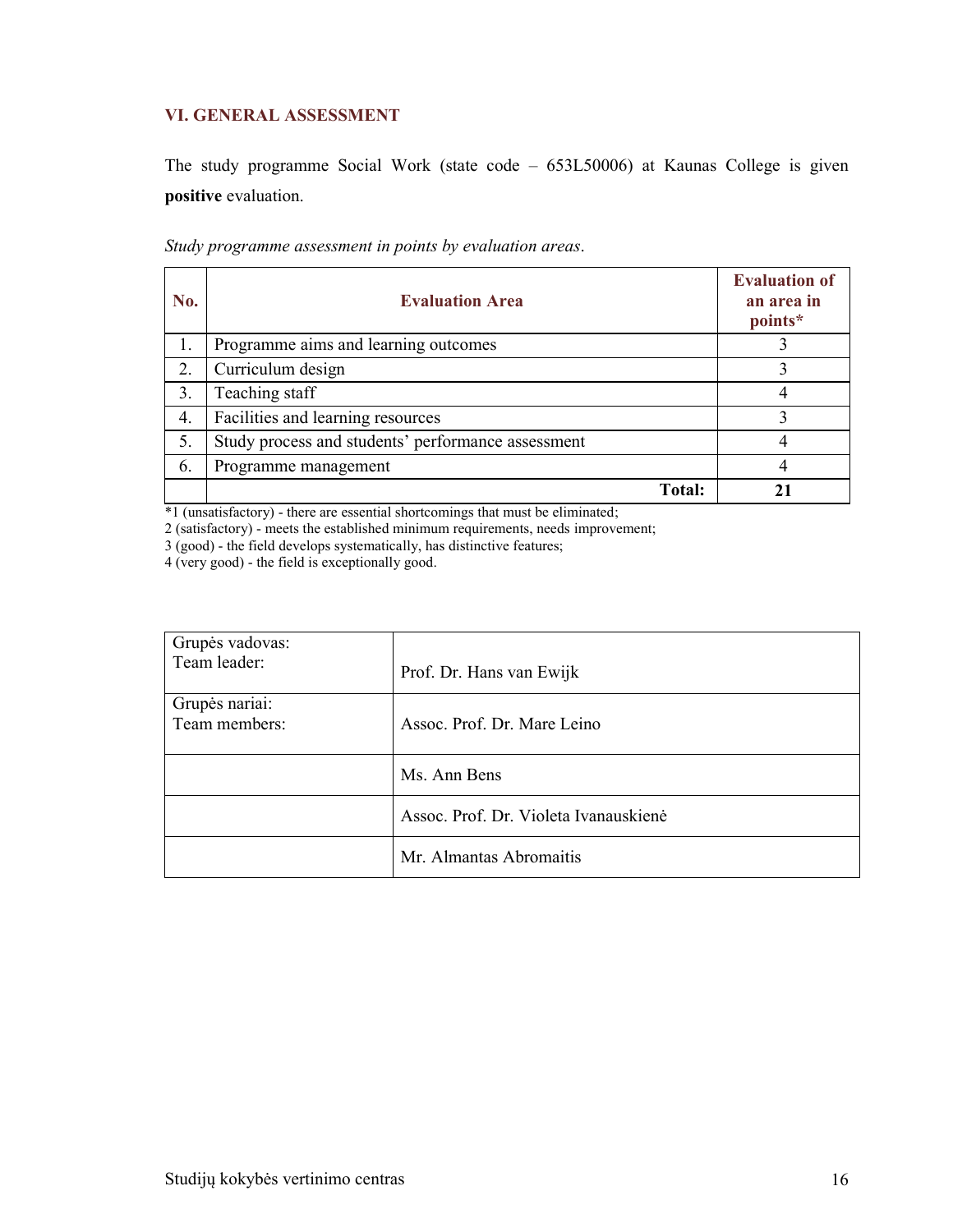# **KAUNO KOLEGIJOS PIMOSIOS PAKOPOS STUDIJŲ PROGRAMOS** *SOCIALINIS DARBAS* **(VALSTYBINIS KODAS – 653L50006) 2015-01-12 EKSPERTINIO VERTINIMO IŠVADŲ NR. SV4-8 IŠRAŠAS**

 $\langle \cdot \rangle$ 

## **V. APIBENDRINAMASIS ĮVERTINIMAS**

Kauno kolegijos studijų programa *Socialinis darbas* (valstybinis kodas – 653L50006) vertinama **teigiamai**.

| Eil. | <b>Vertinimo sritis</b>                          | <b>Srities</b> |
|------|--------------------------------------------------|----------------|
| Nr.  |                                                  | jvertinimas,   |
|      |                                                  | balais*        |
| 1.   | Programos tikslai ir numatomi studijų rezultatai | 3              |
| 2.   | Programos sandara                                | 3              |
| 3.   | Personalas                                       | $\overline{4}$ |
| 4.   | Materialieji ištekliai                           | $\mathcal{E}$  |
| 5.   | Studijų eiga ir jos vertinimas                   | $\overline{4}$ |
| 6.   | Programos vadyba                                 | $\overline{4}$ |
|      | Iš viso:                                         | 21             |

\* 1 - Nepatenkinamai (yra esminių trūkumų, kuriuos būtina pašalinti)

2 - Patenkinamai (tenkina minimalius reikalavimus, reikia tobulinti)

3 - Gerai (sistemiškai plėtojama sritis, turi savitų bruožų)

4 - Labai gerai (sritis yra išskirtinė)

**<...>**

## **IV. SANTRAUKA**

**Studijų programos tikslas** yra aiškus, suprantamas, perspektyvus ir atitinka keturis vertinimo kriterijus. Tikslas daugiausia atsispindi programos studijų rezultatuose, tačiau nėra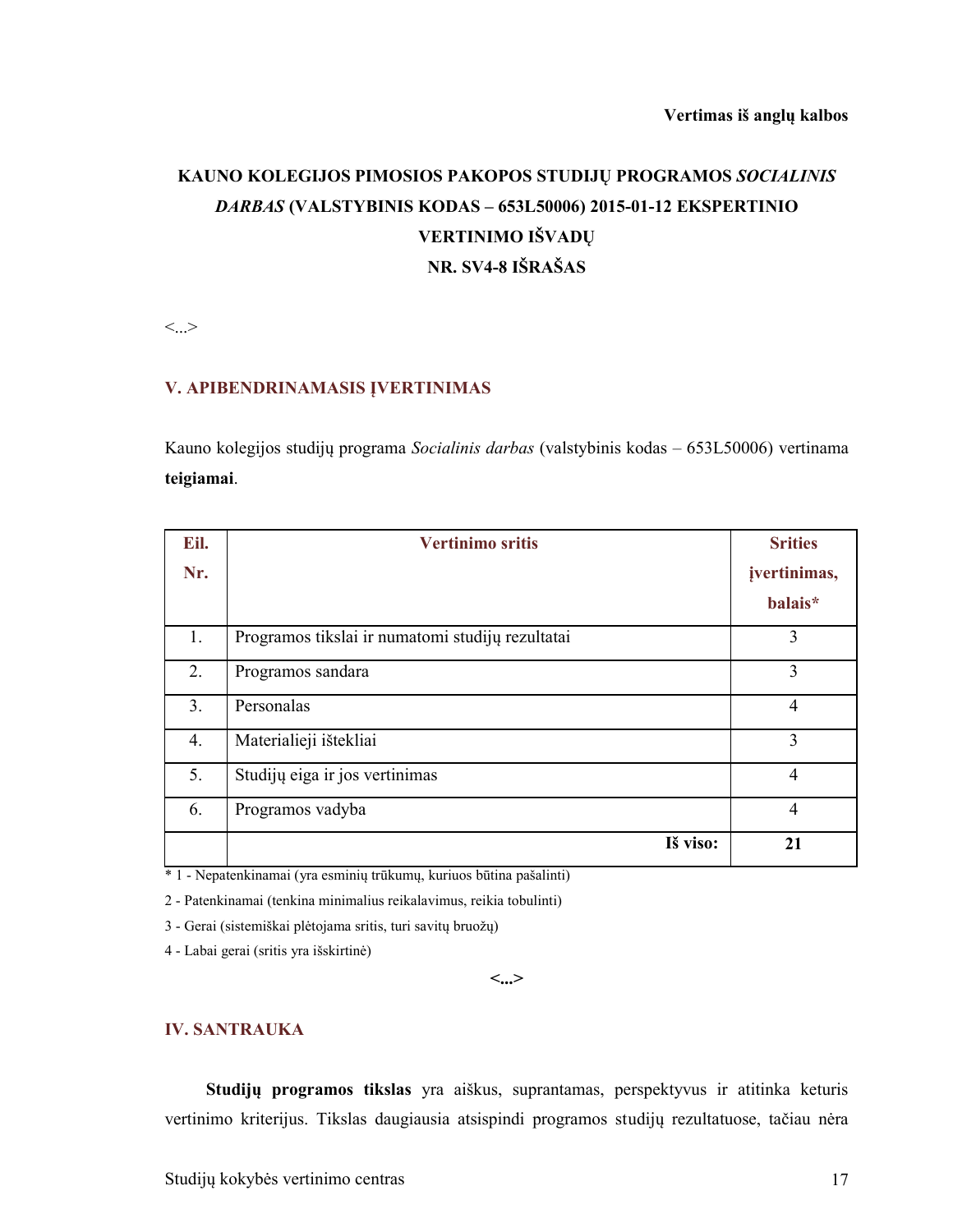aišku, kaip studentai bus pasirengę kritiškai spręsti socialines problemas. Ekspertų grupė taip pat nori pabrėžti, kad svarbu plėtoti būsimų socialinių darbuotojų profesinį identitetą. Studijų rezultatų formuluotės yra pernelyg pagrįstos darbo kompetencijomis, o tai apsunkina kai kurių studijų dalykų rezultatų suderinamumą. Ekspertų grupė įsitikino, kad visi suvokia tarptautiškumo svarbą. Baigiamasis darbas, kaip studijų dalykas, iš esmės atitinka numatytus studijų rezultatus, tačiau kai kuriuose darbuose trūko nemažai duomenų.

**Programos sandara** atitinka pirmosios pakopos studijų programai numatytus teisinius reikalavimus, dalykų turinys ir metodai yra tinkami numatomiems studijų rezultatams pasiekti. Ekspertų grupė tik apgailestauja, kad dalykas *Įvadas į socialinio darbo studijas* yra priskiriamas bendriesiems dalykams. Dalykų (modulių) paskirstymas tarp bendrųjų ir specialiųjų kursų atitinka teisinius reikalavimus. Pastebėta, kad studentai yra pasirengę integruoti įvairius socialinio darbo modelius.

Ekspertų grupė vertina, kad **personalas** sistemingai apsvarsto socialinio darbuotojo profesinį apibrėžimą / aprašymą, ypač, jei tai susiję su įsidarbinimu regione dėl pasikeitusių poreikių. Dėstytojų kvalifikacija ir skaičius yra pakankamas studijų rezultatams pasiekti, todėl ši sritis pagal vertinimo kriterijus vertinama išskirtinai teigiamai.

**Materialieji ištekliai** yra pakankami. Biblioteka gerai įrengta, jos prieiga yra garantuota. Ekspertų grupė įsitikino profesinės praktikos vietų veiksmingumu. Socialinio darbo studijų programos komanda yra pavyzdys, kaip skatinti įtraukiamąjį ugdymą. Tačiau Ekspertų grupė apgailestauja, kad pastatas, kuriame vyksta studijos, nėra aprūpintas įrenginiais, skirtais tiems, kurie naudojasi vežimėliais.

**Studijų eiga ir jos vertinimas.** Lankstumas ir atvirumas įvairių perspektyvių studentų atžvilgiu yra skiriamasis bruožas (pirmiau įgytos kvalifikacijos ir kompetencijų pripažinimas, įtraukiamasis ugdymas, atvykstančių studentų judumas). Studijų eiga ir studentų pasiekimų vertinimas yra vertinamas teigiamai, tačiau Ekspertų grupė siūlo atkreipti dėmesį į ypatingai aukštus baigiamųjų darbų vertinimo balus.

**Programos vadyba** vertinama teigiamai. Atsakomybė už programos įgyvendinimo sprendimus ir stebėseną aiškiai paskirstyta, informacija ir duomenys apie programos įgyvendinimą reguliariai renkami ir analizuojami, programos vidinio ir išorinio vertinimo